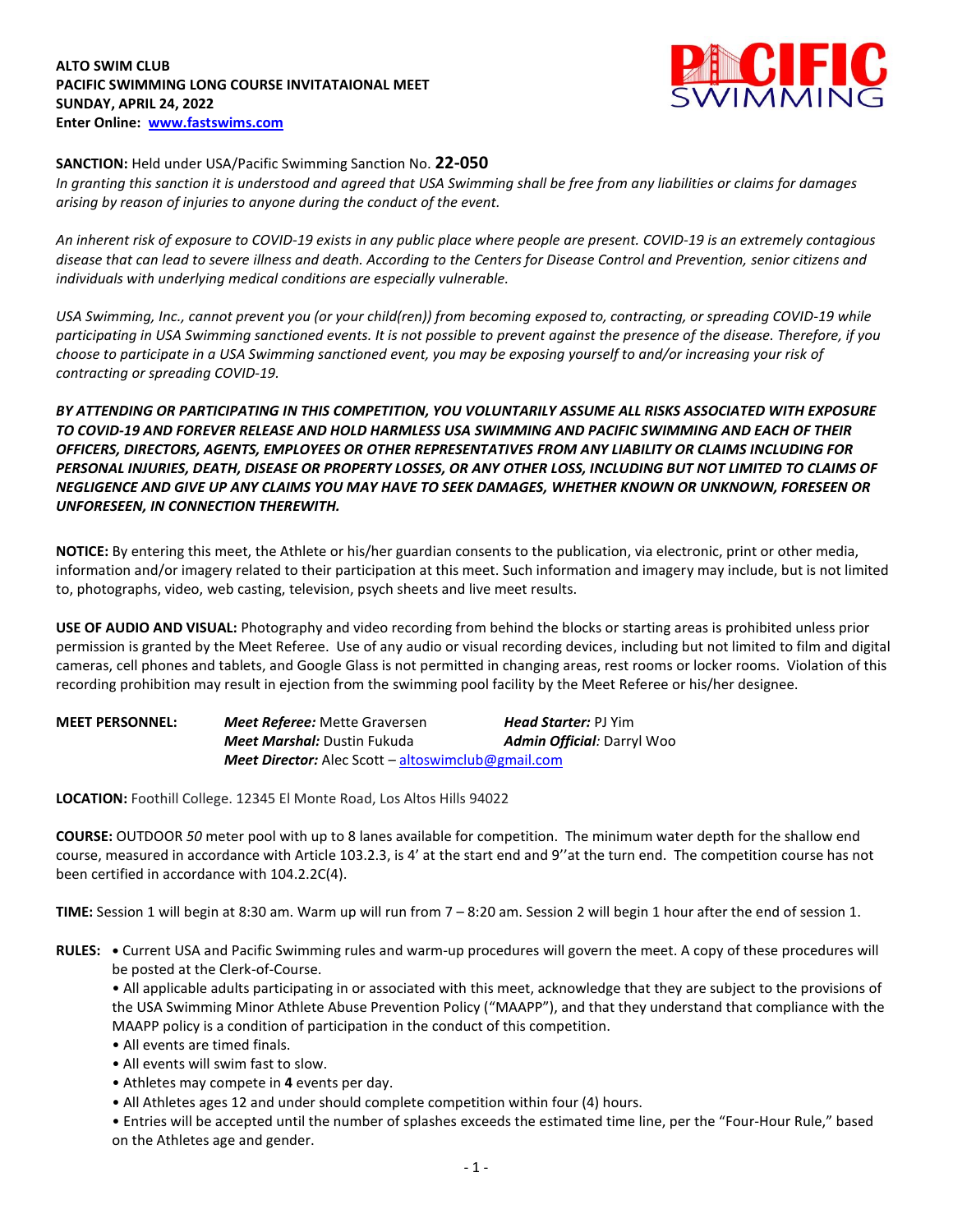**•** If local conditions warrant it the Meet Referee, with the concurrence of the Meet Director, may require a mandatory scratch down. Immediate cash refunds will be made for any mandatory scratches.

• All Coaches and Officials must wear their USA Swimming membership cards in a visible manner.

• The local facilities guidelines, restrictions and interpretation of the local public health guidelines shall be followed at this meet. All applicable Santa Clara County, City of Palo Alto and State of California Public Health requirements for protection against Covid-19 will apply.

**ATTENTION HIGH SCHOOL ATHLETES:** High school athletes in season need to be Unattached from this meet. It is the athlete's responsibility to be Unattached for this meet. Athletes can declare they are swimming unattached at the meet, if necessary. This does not apply to athletes swimming under the Nevada Interscholastic Activities Association (NIAA).

**UNACCOMPANIED ATHLETES:** Any USA Swimming Athlete-Member competing at the meet must be accompanied by a USA Swimming Member-Coach for the purposes of Athlete supervision during warm-up, competition and warm-down. If a Coach-Member of the Athlete's USA Swimming Club does not attend the meet to serve in said supervisory capacity, it is the responsibility of the Athlete or the Athlete's legal guardian to arrange for supervision by a USA Swimming Member-Coach. The Meet Director or Meet Referee may assist the Athlete in making arrangements for such supervision; however, it is recommended that such arrangements be made in advance of the meet by the Athlete's USA Swimming Club Member-Coach.

**RACING STARTS:** Athletes must be certified by a USA Swimming member-coach as being proficient in performing a racing start or must start the race in the water. It is the responsibility of the Athlete or the Athlete's legal guardian to ensure compliance with this requirement.

**RESTRICTIONS:** • Smoking and the use of other tobacco products is prohibited on the pool deck, in the locker rooms, in spectator

- seating, on standing areas and in all areas used by Athletes, during the meet and during warm-up periods.
- Sale and use of alcoholic beverages is prohibited in all areas of the meet venue.
- No glass containers are allowed in the meet venue.
- No propane heater is permitted except for snack bar/meet operations.
- All shelters must be properly secured.
- Deck Changes are prohibited.

• Destructive devices, to include but not limited to, explosive devices and equipment, firearms (open or concealed), blades, knives, mace, stun guns and blunt objects are strictly prohibited in the swimming facility and its surrounding areas. If observed, the Meet Referee or his/her designee may ask that these devices be stored safely away from the public or removed from the facility. Noncompliance may result in the reporting to law enforcement authorities and ejection from the facility. Law enforcement officers (LEO) are exempt per applicable laws.

 Operation of a drone, or any other flying apparatus, is prohibited over the venue (pools, Athlete/Coach areas, Spectator areas and open ceiling locker rooms) any time Athletes, Coaches, Officials and/or Spectators are present.

**ELIGIBILITY:** • Athletes must be current members of USA Swimming and enter their name and registration number on the meet entry card as they are shown on their Registration Card. If this is not done, it may be difficult to match the Athlete with the registration and times database. The meet host will check all Athlete registrations against the SWIMS database and if not found to be registered, the Meet Director shall accept the registration at the meet (a \$10 surcharge will be added to the regular registration fee). Duplicate registrations will be refunded by mail.

• Meet is open only to qualified athletes registered with clubs in Zone 1 North. Athletes who are unattached but participating as part of a Z1N club are eligible to attend.

- Entries with **"NO TIME" will be accepted.**
- Athletes with a disability are welcome to attend this meet and should contact the Meet Director or Meet Referee regarding any special accommodations on entry times and seeding per Pacific Swimming policy.
- The Athlete's age will be the age of the Athlete on the first day of the meet.

**ENTRY FEES:** \$45 per athlete per session.

**ONLINE ENTRIES:** To enter online go to **[www.fastswims.com](http://www.fastswims.com/)** to receive an immediate entry confirmation. This method requires payment by credit card. FastSwims charges a processing fee for this service, 6.5% of the total Entry Fees plus \$0.75 per transaction, regardless of the number of Athletes. Please note that the processing fee is a separate fee from the Entry Fees. All teams in Z1N are invited to attend. Entries must be submitted by Monday April 18 at 11:59 pm. LATE ENTRIES WILL NOT BE ACCEPTED.

**CHECK-IN:** The meet will be pre-seeded.